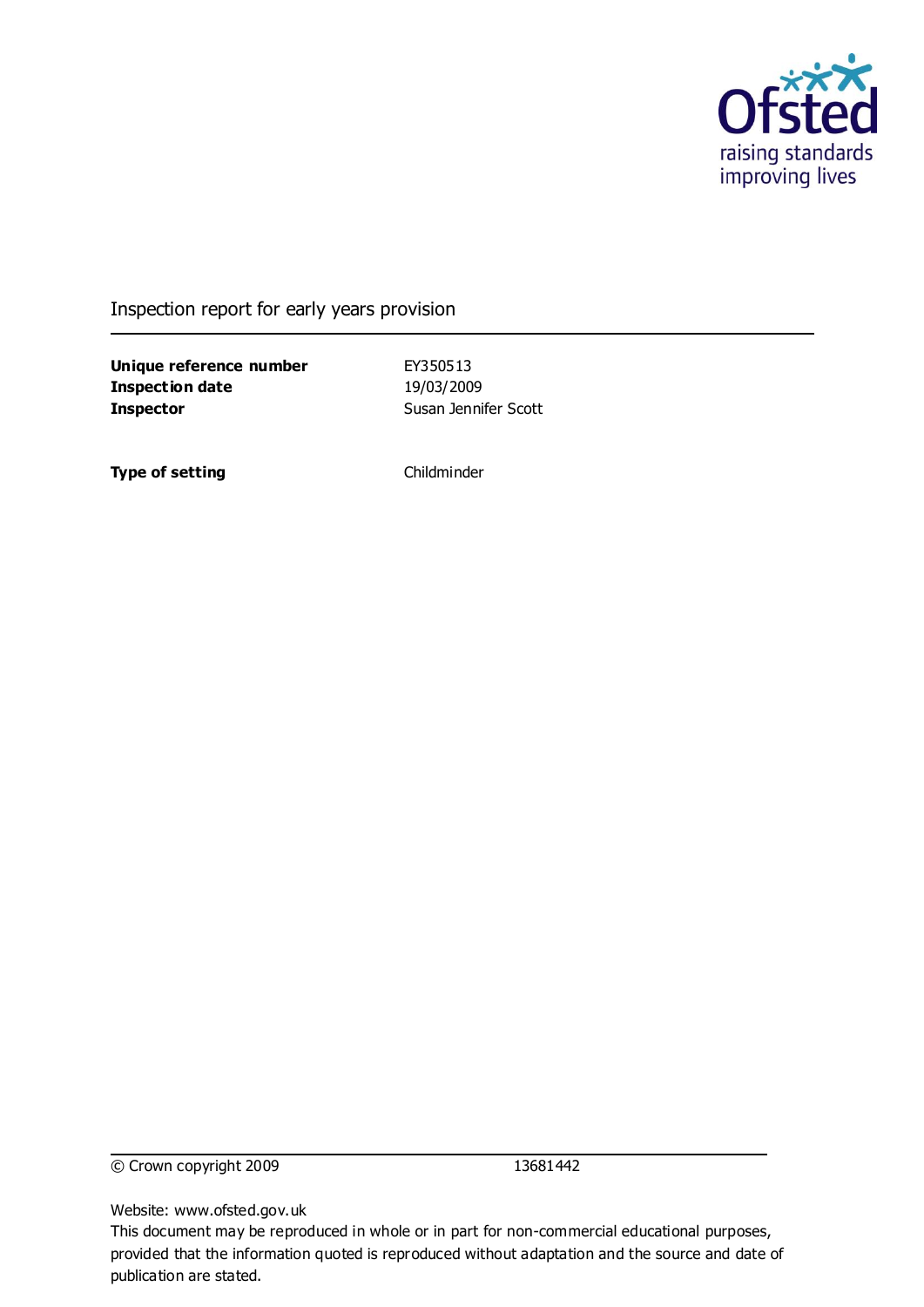## **Introduction**

This inspection was carried out by Ofsted under Sections 49 and 50 of the Childcare Act 2006 on the quality and standards of the registered early years provision. 'Early years provision' refers to provision regulated by Ofsted for children from birth to 31 August following their fifth birthday (the early years age group). The registered person must ensure that this provision complies with the statutory framework for children's learning, development and welfare, known as the *Early* Years Foundation Stage.

The provider must provide a copy of this report to all parents with children at the setting where reasonably practicable. The provider must provide a copy of the report to any other person who asks for one, but may charge a fee for this service (The Childcare (Inspection) Regulations 2008 regulations 9 and 10).

Children only attend this setting before and/or after the school day and/or during the school holidays. The judgements in this report reflect the quality of early years provision offered to children during those periods.

The setting also makes provision for children older than the early years age group which is registered on the voluntary and/or compulsory part(s) of the Childcare Register. This report does not include an evaluation of that provision, but a comment about compliance with the requirements of the Childcare Register is included in Annex B.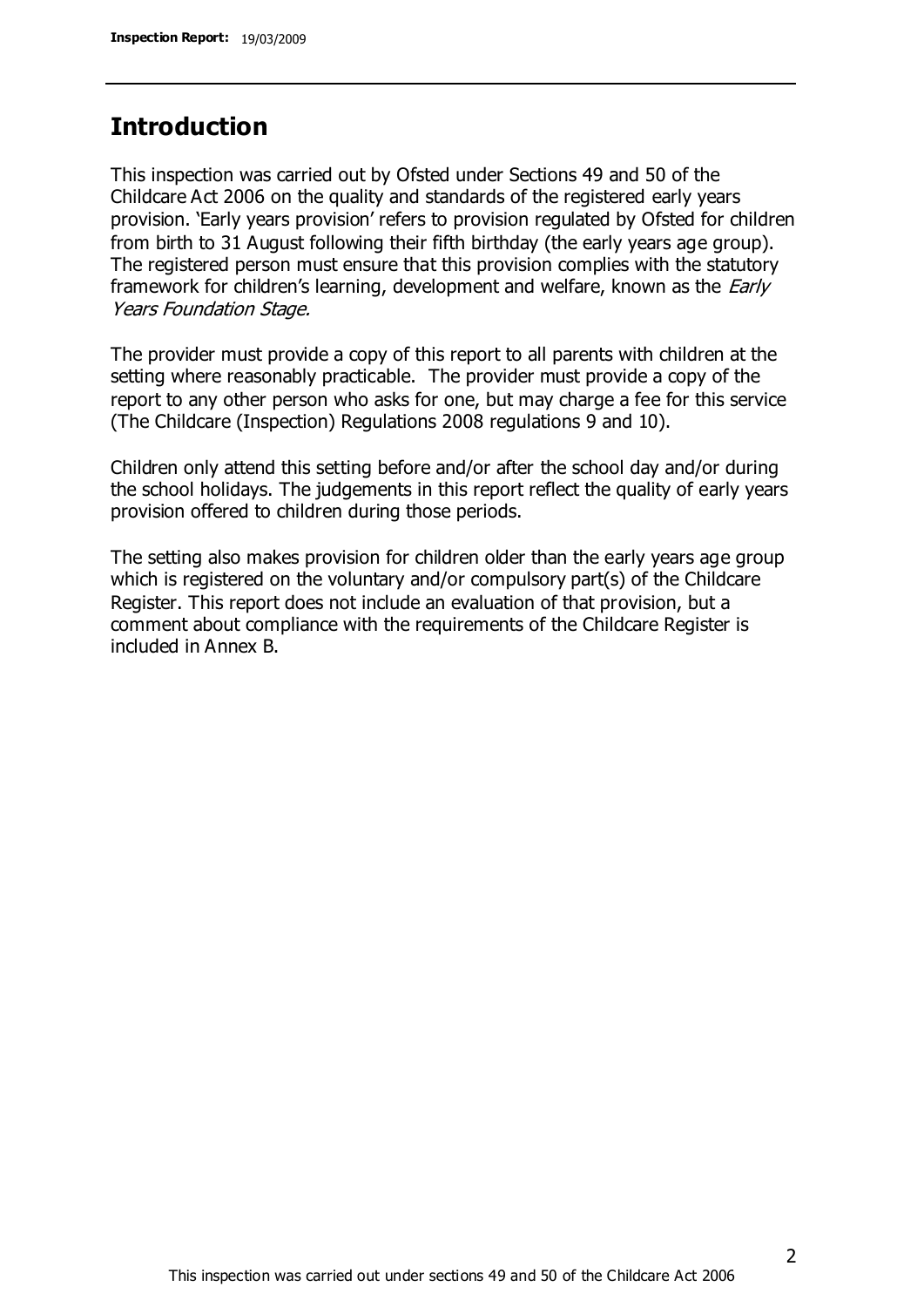# **Description of the childminding**

The childminder was registered in 2007. She lives with her husband and children, one of whom is aged two years, in Sittingbourne. The whole ground floor area of the house is used for minding children. There is a fully enclosed garden for outside play.

The childminder is registered to care for a maximum of four children under eight years, of these, not more than one may be in the early years age group, and none may be under one year at any one time. She is currently minding five children on a part-time basis, one of these is in the early years age range. Overnight care for children is not provided. The childminder walks to local schools to take and collect children. This provision is registered by Ofsted on the compulsory and voluntary parts of the Childcare Register.

The childminder attends local toddler groups and is a member of an approved childminding network. She drives to local schools to take and collect children.

# **Overall effectiveness of the early years provision**

Overall, the quality of the provision is inadequate. The childminder is not familiar with the Early Years Foundation Stage resulting in some breaches of requirements. As a result, children's welfare, learning and development needs are not catered for effectively. The children benefit from some toys and books which reflect varied cultures and diverse images. The childminder makes clear her expectations and children behave well in her care. Children have access to a safe environment where they experience adequate care to protect their health and support appropriate behaviour. The childminder shares her policies and procedures with parents.

Overall, the early years provision requires significant improvement. The registered person is given a Notice to Improve that sets out actions to be carried out.

## **What steps need to be taken to improve provision further?**

To comply with the requirements of the EYFS the registered person must take the following action by the specified date:

- use systematic observations and assessments of children's achievements, interests and learning styles in all areas of learning to plan challenging, relevant and motivating play experiences for each child indoors and out, across all areas of learning and development (W4.1 Organisation) 30/04/2009
- obtain written permission from parents before administering medication to children (W1.2 Safeguarding and promoting children's welfare) (also 31/03/2009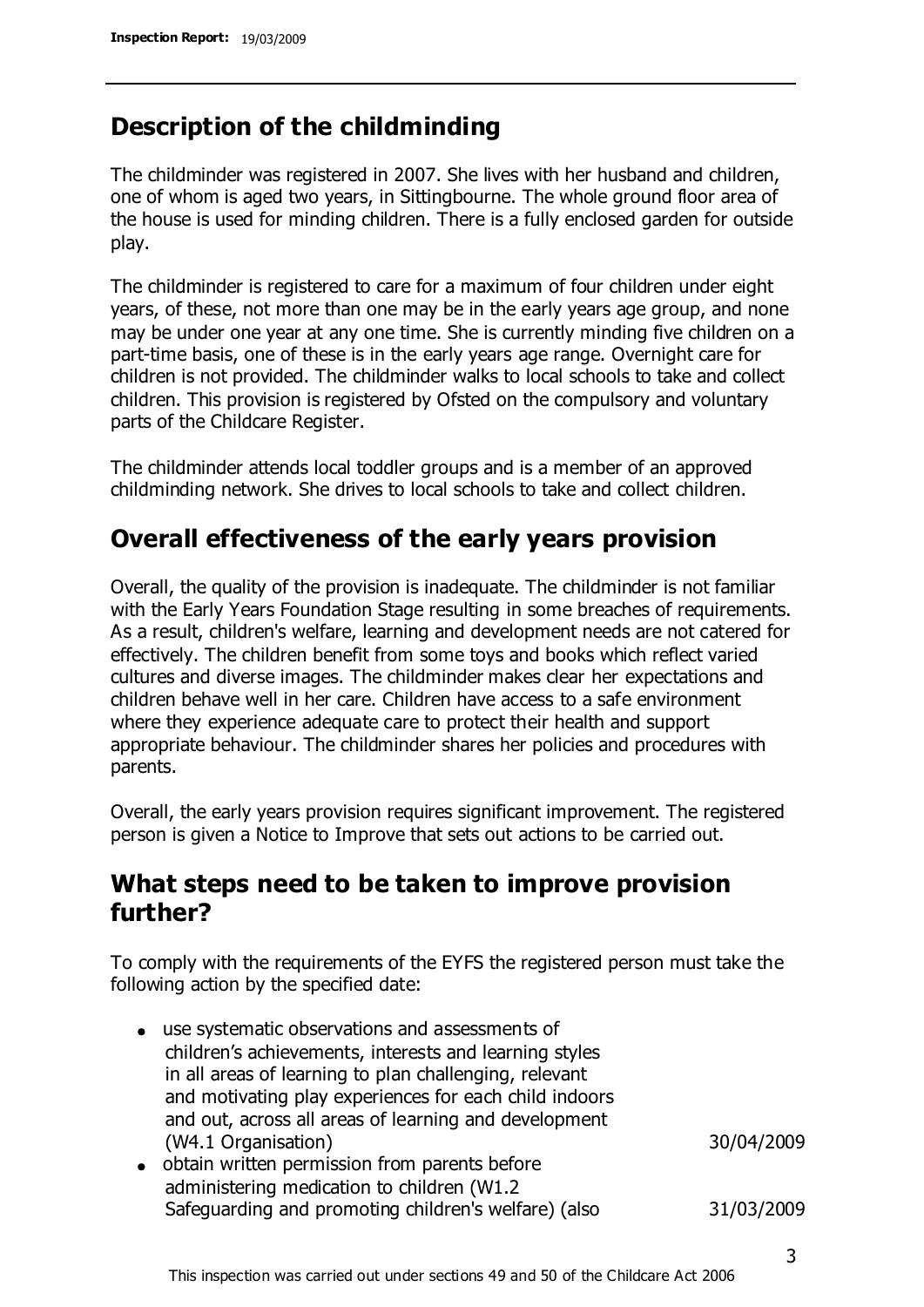applies to both parts of the Childcare Register)

maintain a daily record of the names of the children looked after on the premises and their hours of attendance (W1.1 Safeguarding and promoting children's welfare) (also applies to both parts of the Childcare Register) 31/03/2009

To improve the early years provision the registered person should:

- maintain a record of risk assessments including aspects that need to be checked regularly and a record of when and by whom they have been checked
- provide a suitable range of equipment to meet the developmental needs of childminded children in the Early Years Foundation Stage

# **The leadership and management of the early years provision**

The childminder is not clear about the requirements of the Early Years Foundation Stage and, as a consequence, some of the required documentation is not in place. The lack of written consent before children receive medication and the lack of an accurate register compromises children's welfare. Although risk assessments are not recorded, children benefit from routines which ensure that they are cared for in clean, comfortable surroundings offering them some choice of activities. Parents can access information about the provision through the policies and procedures which are kept in a file as well as certificates of registration and insurance which are displayed. The childminder does not liaise with the children's school's to promote their learning and development in the early years. Consideration has been given to issues such as safety, equality and confidentiality which are covered in the written documentation, and parents can access information on how to contact the regulator.

# **The quality and standards of the early years provision**

Children's progress and achievements have not been observed or assessed in the childminder's care. The childminder has not developed her understanding of, or skill in using, the Early Years Guidance for the Foundation Stage to ensure children are supported in all the areas of learning and development. She is therefore unable to effectively take account of their individual interests and levels of skills when providing play and learning opportunities. Children show some independence, making choices about the activities they want to do, by selecting resources and toys from the lounge and playroom. They have access to some technical resources to play, such as using the games console or the technological drawing toy. They are sometimes able to draw but the childminder has to get these resources for them as they are not freely available. Children enjoy chatting about their experiences at school when asked. They like to play with the toy cars and one child shares a pop up book with others. No planning is used to provide for the learning and development needs of the children in this age group and children are unsure how to organise their own play using the toys available.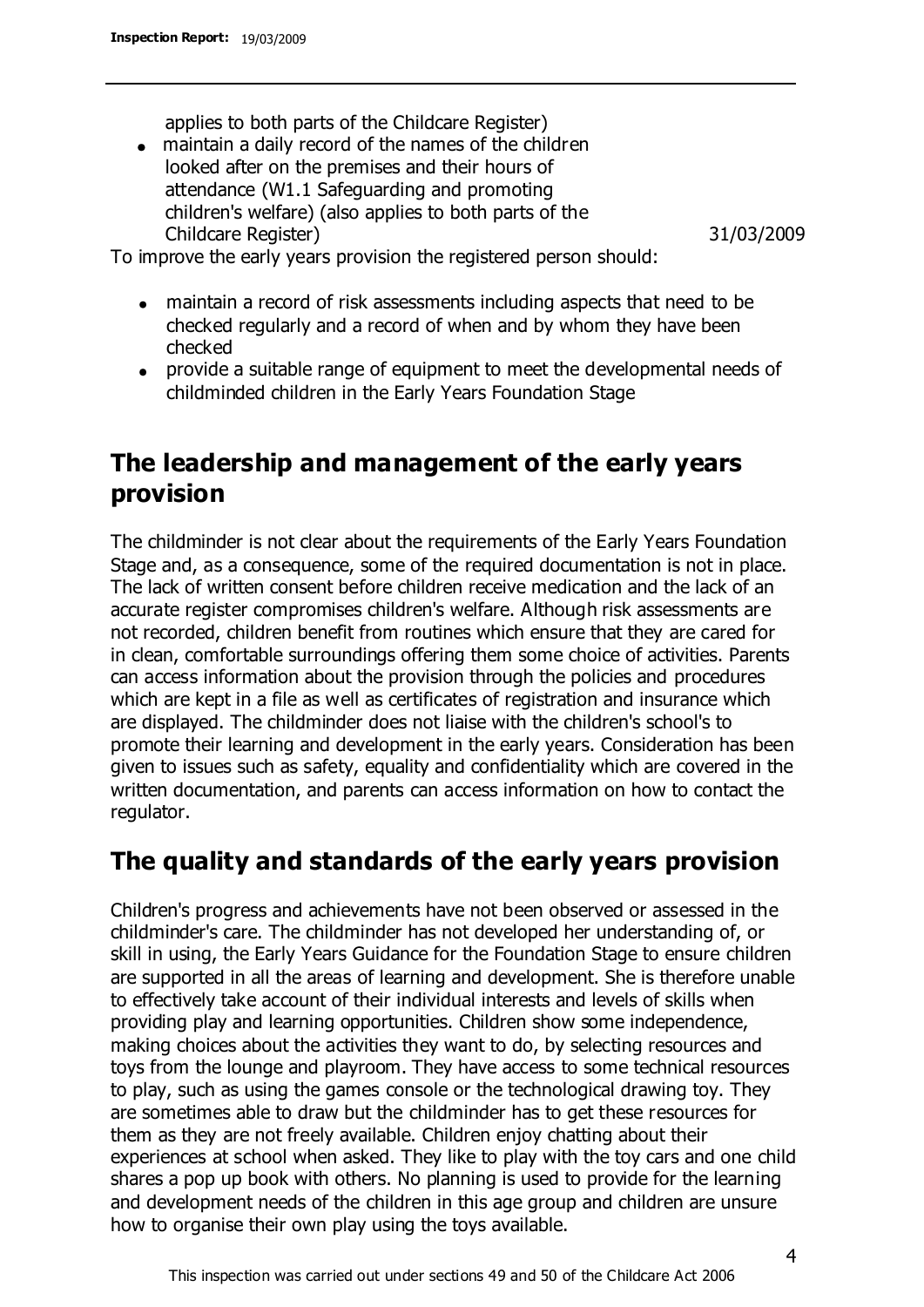The childminder's knowledge and understanding of child protection issues is supported through her use of the policy which provides information about the records she keeps and how to share concerns to safeguard children. The childminder works with parents, sharing information about the care she offers and obtaining consents from parents for a variety of activities such as transport but she has not recorded written parental consent to administer medication. This is a is a breach of requirements. She has made some arrangements to safeguard children and shares her written procedures and policies with parents so that they are informed about her arrangements. The childminder has taken appropriate steps to protect children from hazards in the home although there is no written record of the risk assessment. Children learn about keeping themselves safe and the discussion of evacuation procedures enables them to understand how to behave in an emergency. The childminder has not completed the register of attendance for each child for some time, which is a breach of requirements.

The children experience a balanced diet as the childminder provides food and drinks that meet their dietary requirements. For example, children have a snack tea of toast with butter, jam or chocolate spread or meals such as shepherds pie, depending on the length of time they are cared for. Parents provide information about their children's individual needs so the childminder can ensure these needs are met. The childminder uses clear instructions and this encourages children to learn good habits, such as sitting at the table to eat and drink. However, they do not benefit from secure hygiene practices regarding hand washing as children do not always wash their hands before fetching their tea and eating.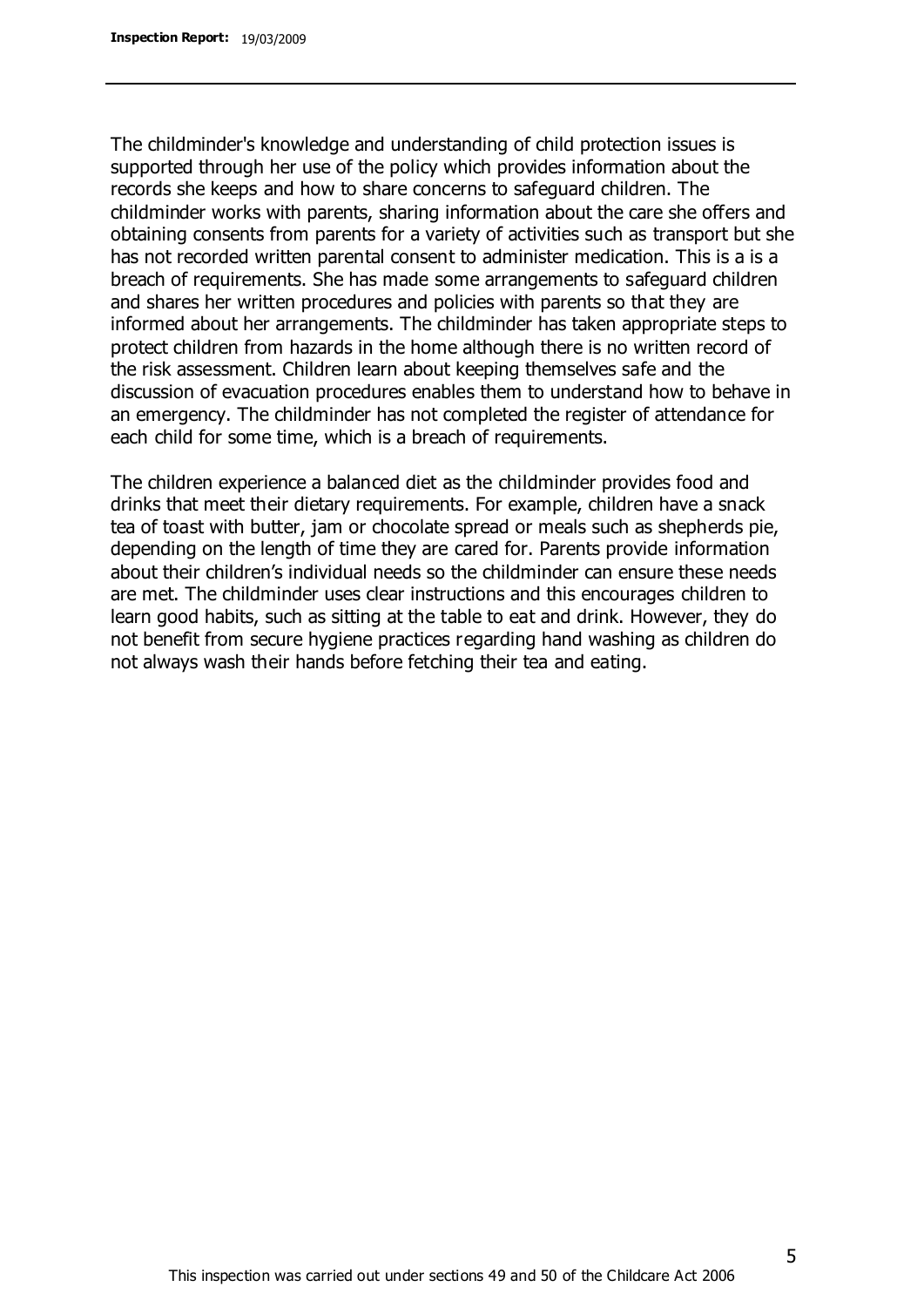# **Annex A: record of inspection judgements**

#### **The key inspection judgements and what they mean**

Grade 1 is Outstanding: this aspect of the provision is of exceptionally high quality Grade 2 is Good: this aspect of the provision is strong Grade 3 is Satisfactory: this aspect of the provision is sound Grade 4 is Inadequate: this aspect of the provision is not good enough

#### **Overall effectiveness**

| How effective is the provision in meeting the needs<br>of children in the Early Years Foundation Stage? |  |
|---------------------------------------------------------------------------------------------------------|--|
| How well does the provision promote inclusive practice?                                                 |  |
| The capacity of the provision to maintain continuous                                                    |  |
| improvement.                                                                                            |  |

#### **Leadership and management**

| How effectively is provision in the Early Years               |  |
|---------------------------------------------------------------|--|
| <b>Foundation Stage led and managed?</b>                      |  |
| How effective is the setting's self-evaluation, including the |  |
| steps taken to promote improvement?                           |  |
| How well does the setting work in partnership with parents    |  |
| and others?                                                   |  |
| How well are children safeguarded?                            |  |

### **Quality and standards**

| How effectively are children in the Early Years<br><b>Foundation Stage helped to learn and develop?</b> | 4 |
|---------------------------------------------------------------------------------------------------------|---|
| How effectively is the welfare of children in the Early                                                 | 4 |
| <b>Years Foundation Stage promoted?</b>                                                                 |   |
| How well are children helped to stay safe?                                                              |   |
| How well are children helped to be healthy?                                                             | 3 |
| How well are children helped to enjoy and achieve?                                                      | 4 |
| How well are children helped to make a positive                                                         | 4 |
| contribution?                                                                                           |   |
| How well are children helped develop skills that will                                                   | 4 |
| contribute to their future economic well-being?                                                         |   |

Any complaints about the inspection or report should be made following the procedures set out in the guidance available from Ofsted's website: www.ofsted.gov.uk